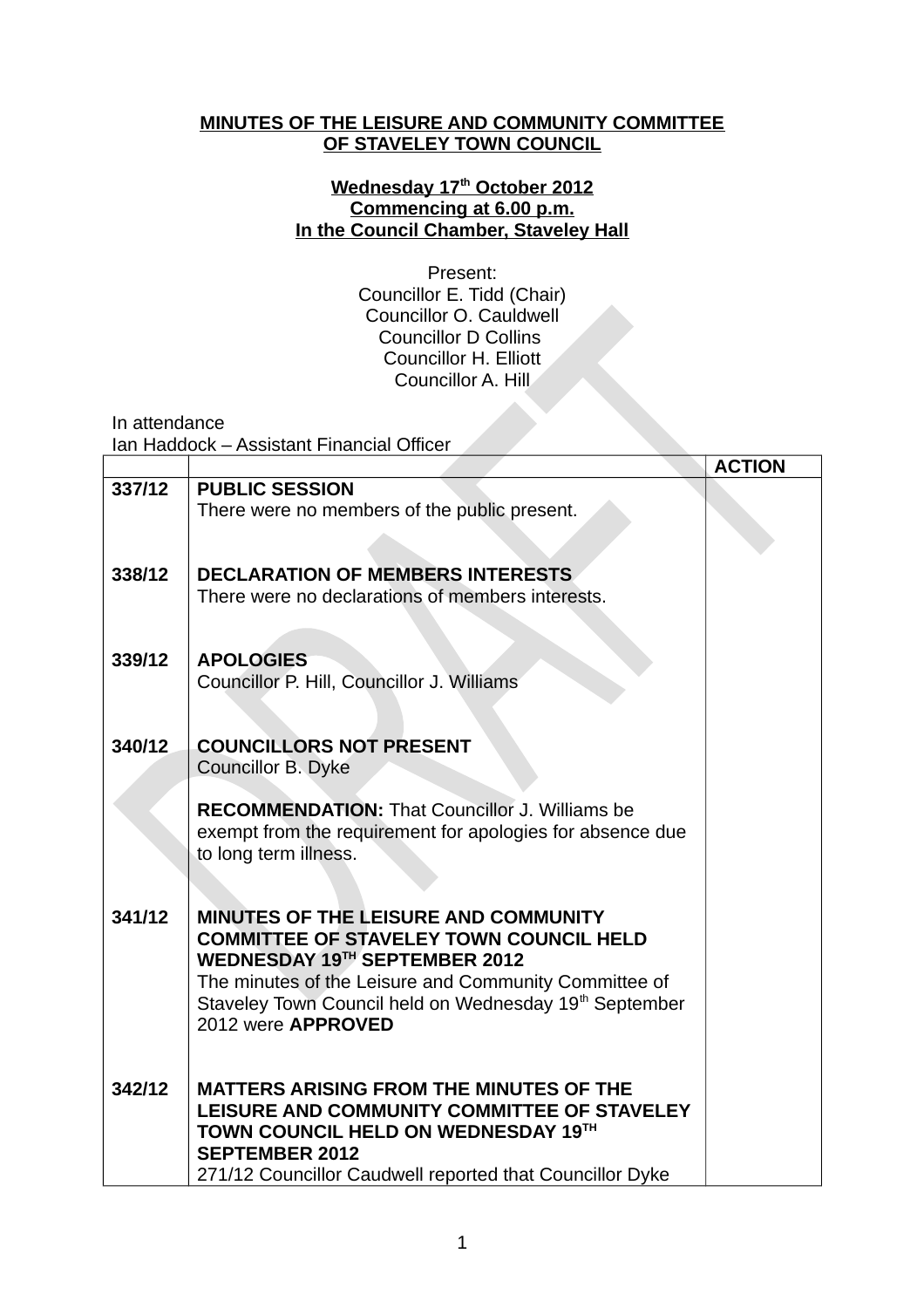|        | had clarified his position in relation to Staveley Royal British<br>Legion. He was a member of the committee which runs the<br>Legionnaires Club rather than that of the British Legion<br>branch itself.                                                                                                                                                                                                                       |  |
|--------|---------------------------------------------------------------------------------------------------------------------------------------------------------------------------------------------------------------------------------------------------------------------------------------------------------------------------------------------------------------------------------------------------------------------------------|--|
|        | Members felt it was always better to err on the side of<br>caution on matters of disclosure.                                                                                                                                                                                                                                                                                                                                    |  |
|        | 574/12 Members asked if an invitation had been sent to the<br>Mayor. The Assistant Financial Officer reported that, as far<br>as he was aware this had been done.                                                                                                                                                                                                                                                               |  |
| 343/12 | <b>STAVELEY IN BLOOM 2012</b><br>A copy of the judge's report for East Midlands in Bloom 2012<br>was presented to the meeting. Members noted that Staveley<br>needed only three more points to attain a silver award.                                                                                                                                                                                                           |  |
| 344/12 | STAVELEY FEAST 2012 AND 2013<br>The Assistant Financial Officer reported that the meeting<br>with the Ireland Colliery Band representative regarding next<br>year's brass band contest and beer festival had gone ahead,<br>although unfortunately no members had been able to attend.<br>Councillors felt that they had received insufficient notification<br>and asked that the meeting be reconvened.                        |  |
| 345/12 | <b>SUMMER ACTIVITIES SCHEMES 2012</b><br>All schools had been contacted regarding free<br>accommodation for 2013.                                                                                                                                                                                                                                                                                                               |  |
|        | Members felt that in view of the incident at Poolsbrook this<br>year, any policies relevant to the Summer Activities<br>Schemes should be reviewed by the Policy Finance and<br><b>Publicity Committee.</b>                                                                                                                                                                                                                     |  |
|        | Councillor Tidd reported that Norbriggs School had agreed<br>in principle to host a scheme, but required more details on<br>dates, times, occupancy etc. The Assistant Financial Officer<br>would to provide them with this information.                                                                                                                                                                                        |  |
| 346/12 | <b>COMMUNITY BONFIRE AND FIREWORK DISPLAY 2012</b><br>The Assistant Financial Officer updated the Committee on<br>progress so far. We were unable to carry out a bucket<br>collection this year as this was not legal, so a voluntary entry<br>fee was being implemented to surmount the problem.<br>Councillor Hill pointed out that personnel who held first aid at<br>work certificates were not covered by public liability |  |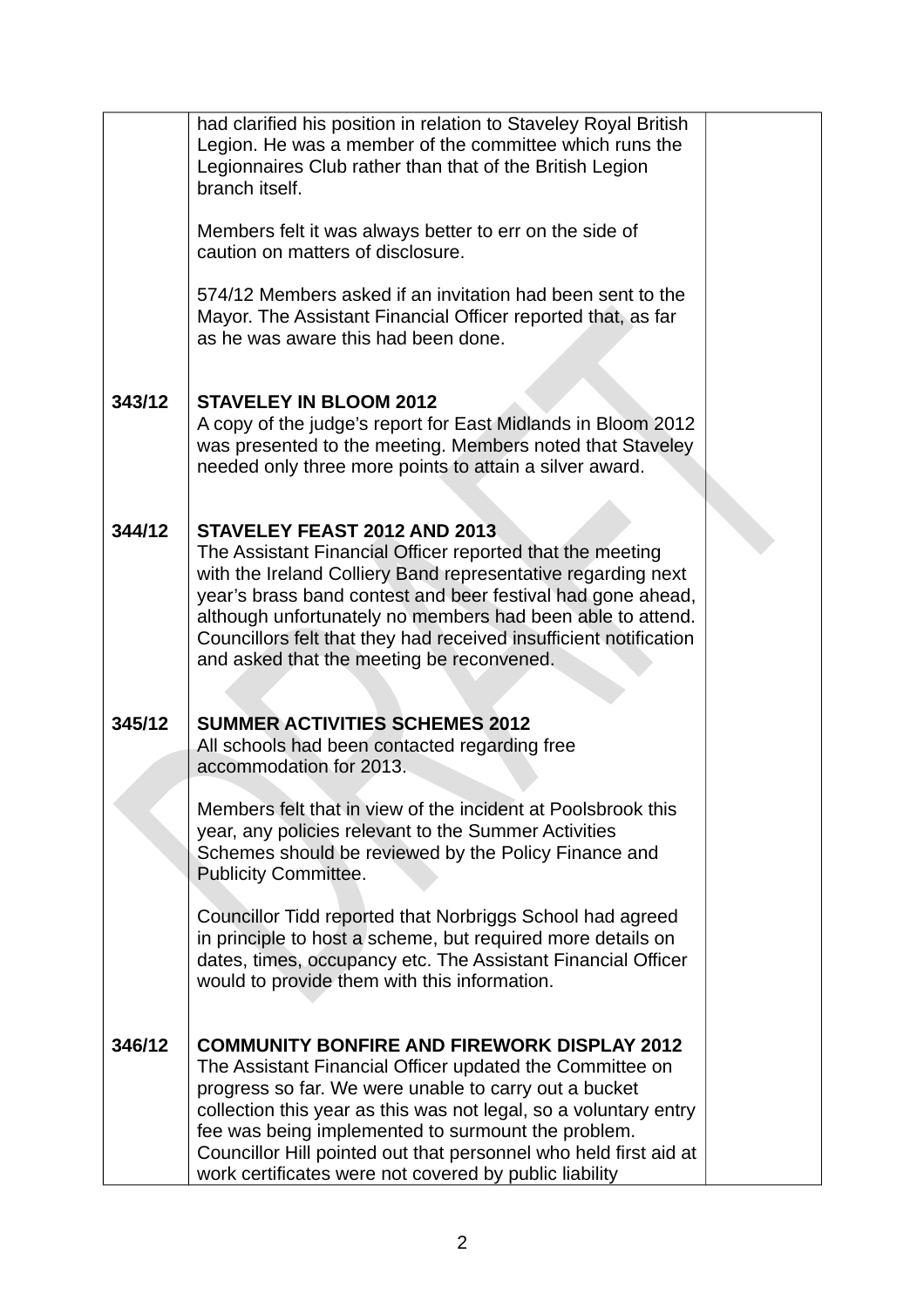|        | insurance to treat members of the public. This would have to<br>be taken into account during the event planning process.                                                                    |  |
|--------|---------------------------------------------------------------------------------------------------------------------------------------------------------------------------------------------|--|
|        |                                                                                                                                                                                             |  |
| 347/12 | <b>REMEMBRANCE DAY PARADE 2012</b><br>Arrangements were in hand. The police were suggesting<br>that a road closure should be applied for for the event.                                     |  |
|        | It was agreed to invite Councillors Bacon and Collins to the<br>next planning meeting.                                                                                                      |  |
|        | Members discussed setting aside some funds for the post<br>parade refreshments, which would be provided by<br>volunteers.                                                                   |  |
| 348/12 | <b>ALLOTMENTS</b><br>The Assistant Financial Officer reported that the allotment<br>holder subject to eviction from Inkersall allotments had<br>vacated the plot.                           |  |
| 349/12 | <b>COMMUNITY AWARDS</b><br>Councillor Caudwell reported that the awards event at<br>Buxton had been a great success, with the Staveley area<br>well represented among the presentations.    |  |
| 350/12 | PROPOSALS FOR VICTORIAN CHRISTMAS FAYRE,<br><b>CHRISTMAS LIGHTS SWITCH ON AND ELDERLY</b>                                                                                                   |  |
|        | <b>CITIZENS CHRISTMAS PARTY.</b><br>Arrangements for all were in hand. The Assistant Financial<br>Officer would check that the Mayor had been invited to the<br>Christmas lights switch on. |  |
|        |                                                                                                                                                                                             |  |
| 351/12 | <b>LIVE AND LOCAL</b><br>Publicity material for the Churchfitters show had arrived and<br>was being distributed. The Council had been offered another<br>show list.                         |  |
| 352/12 | <b>STAVELEY MARKET</b><br>Andy Bond at Chesterfield Borough Council was currently on<br>leave, so the provision of LED lights for the market stalls<br>could not be resolved at present.    |  |
| 353/12 | <b>WALKING FESTIVAL 2013</b><br>An email had been received inviting the Council to take part                                                                                                |  |